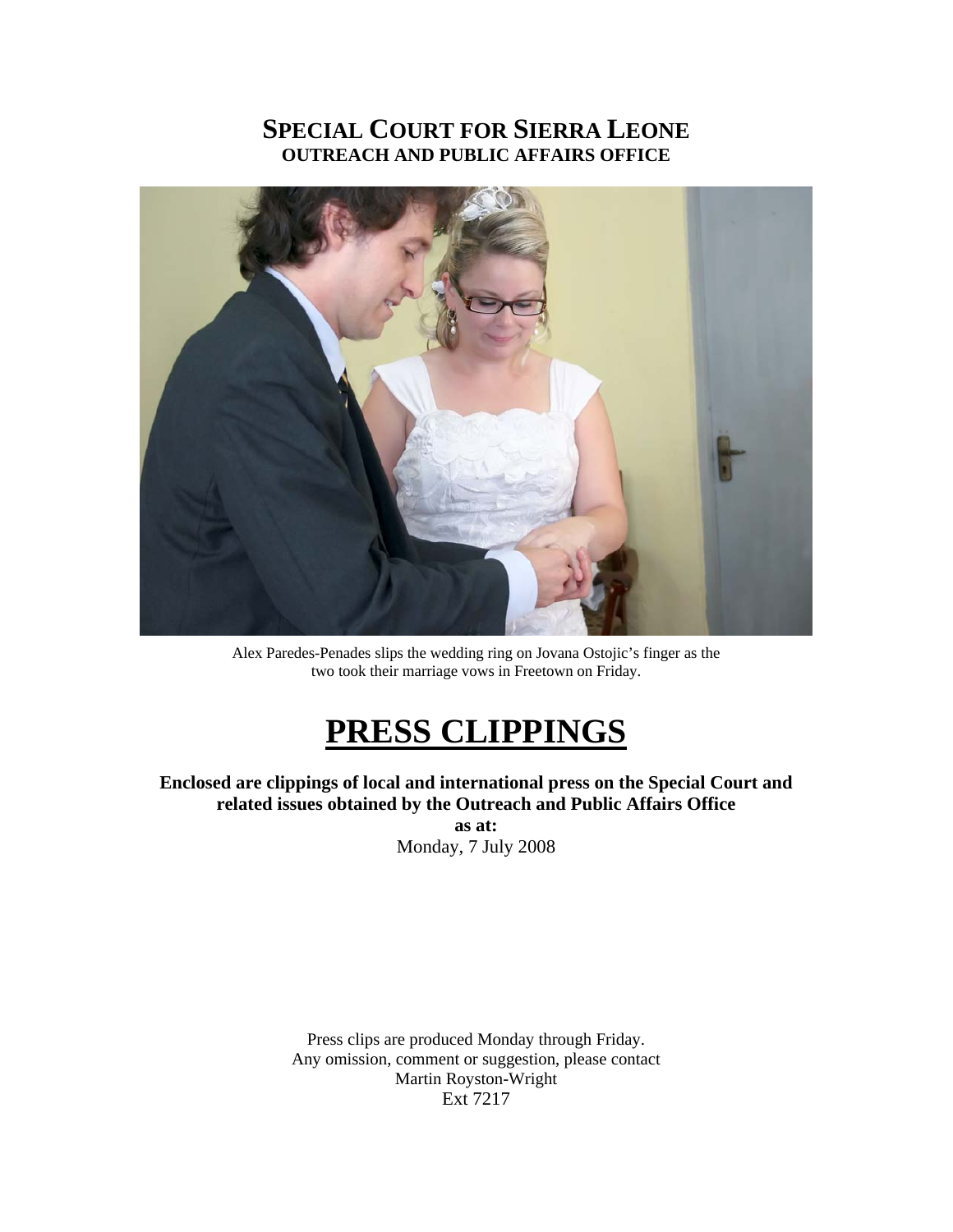| <b>Local News</b>                                                           |              |
|-----------------------------------------------------------------------------|--------------|
| Justice Boutet Elected Presiding Judge of Trial Chamber I / SCSL            | Page 3       |
| <b>International News</b>                                                   |              |
| Sierra Leone's 'Family Talk' Heals Scars of War / Christian Science Monitor | Pages 4-6    |
| UNHCR Ends Sierra Leonean Refugee Status 31 December / Afriquenligne        | Page 7       |
| UNMIL Public Information Office Complete Media Summaries / UNMIL            | Pages $8-10$ |
| Prince Johnson prepares to face Truth Commission / Star Radio               | Page 11      |
| Former DR Congo Rebel Appears Before Warcrimes Court / AFP                  | Pages 12-13  |
| When Peace Talks Undermine Justice / International Herald Tribune           | Pages 14-15  |
| Ten Years of the International Criminal Court / Media for Freedom           | Pages 16-18  |
| Congo Ex-Leader Appears in Court / BBC                                      | Page 19      |
| Rwanda Suspects' Conjugal Rights / BBC                                      | Pages 20-21  |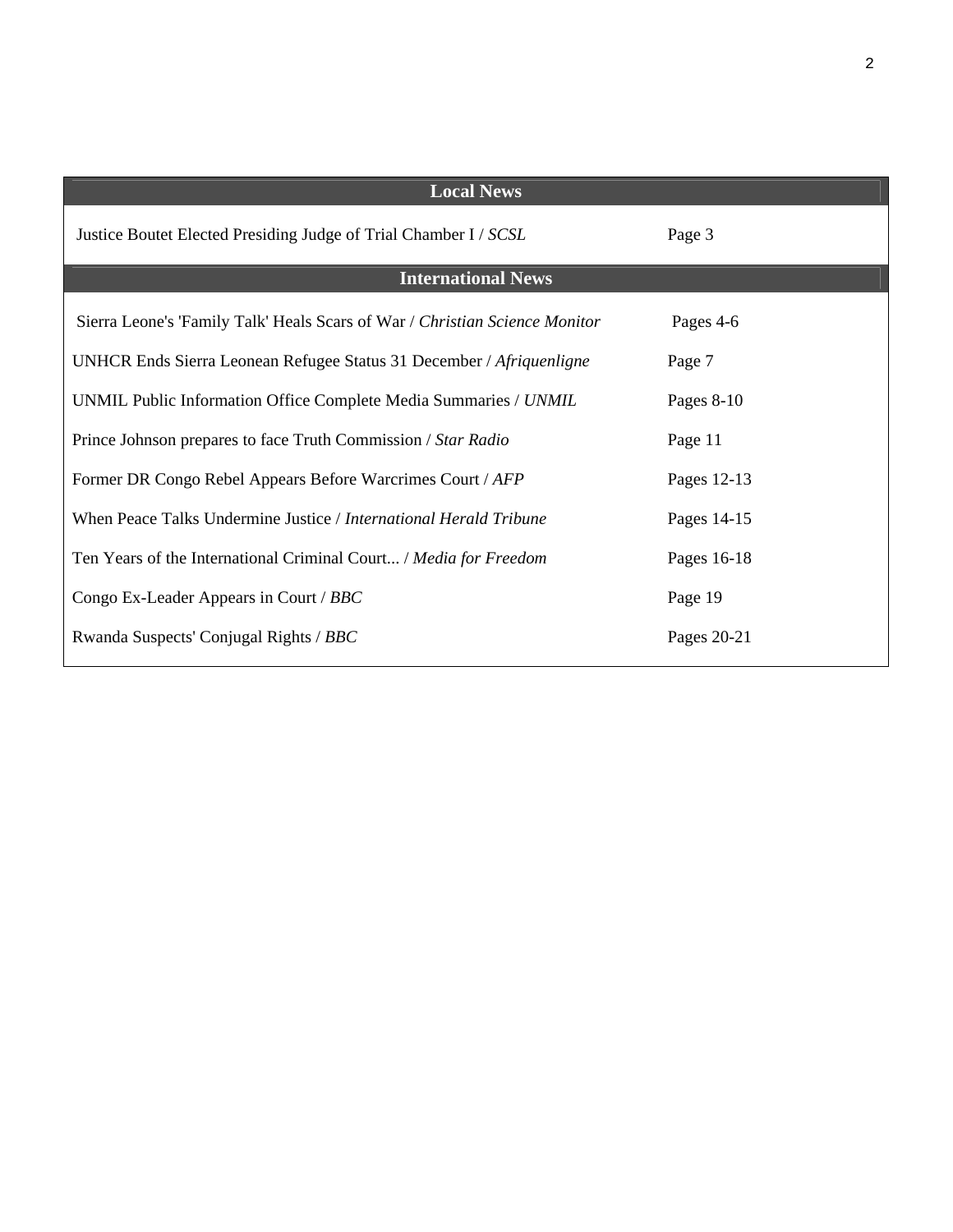

**Special Court for Sierra Leone**  Press and Public Affairs Office

# **PRESS RELEASE**

**Freetown, Sierra Leone, 4 July 2008** 

## **Justice Boutet Elected Presiding Judge of Trial Chamber I**

Justice Pierre G. Boutet of Canada has been elected to a one-year term as Presiding Judge of Trial Chamber I. He succeeds Justice Benjamin Itoe of Cameroon.



Justice Boutet previously served as Presiding Judge of Trial Chamber I from 27 May 2005 to 19 June 2006. Prior to his appointment by the United Nations as a Special Court Judge in December, 2002, Justice Boutet had served in the Canadian Forces as a Legal Officer occupying various positions and completed his career at the rank of Brigadier-General.

He had graduated from Laval University in Quebec City in 1969 and was admitted to the Quebec Bar in 1971. He subsequently joined the military in 1973.

In 1982, Justice Boutet became a Military Judge, assumed the position

of Deputy Chief Military Trial Judge in 1986 and was appointed Chief Military Trial Judge in 1987. As a Judge, he participated in and presided over numerous trials in Canada, in many other parts of the world more particularly in Europe and the Middle East.

In 1993, on promotion, he became the Judge Advocate General (JAG) of the Canadian Forces and was responsible for the provision of legal advice and legal services to the Department of National Defence and the Canadian Forces. He used his position to increase awareness of international humanitarian law in the Canadian Forces and in Canada.

He has received the Canadian Forces Decoration (CD) and was awarded for distinctive merit and exceptional service as JAG the Order of Military Merit in the highest rank, that of Commander (CMM).

Since 1996 and until recently, he was a member of the Board of Directors of the International Society for Military Law and the Law of War.

Trial Chamber I, consisting of Justice Boutet, Justice Itoe and Justice Bankole Thompson of Sierra Leone, delivered a Judgment in the trial of the CDF Accused (Fofana and Kondewa) on 2 August 2007, and is expected to hear closing arguments in the trial of the RUF Accused (Sesay, Kallon and Gbao) on 4-5 August 2008.

#### #END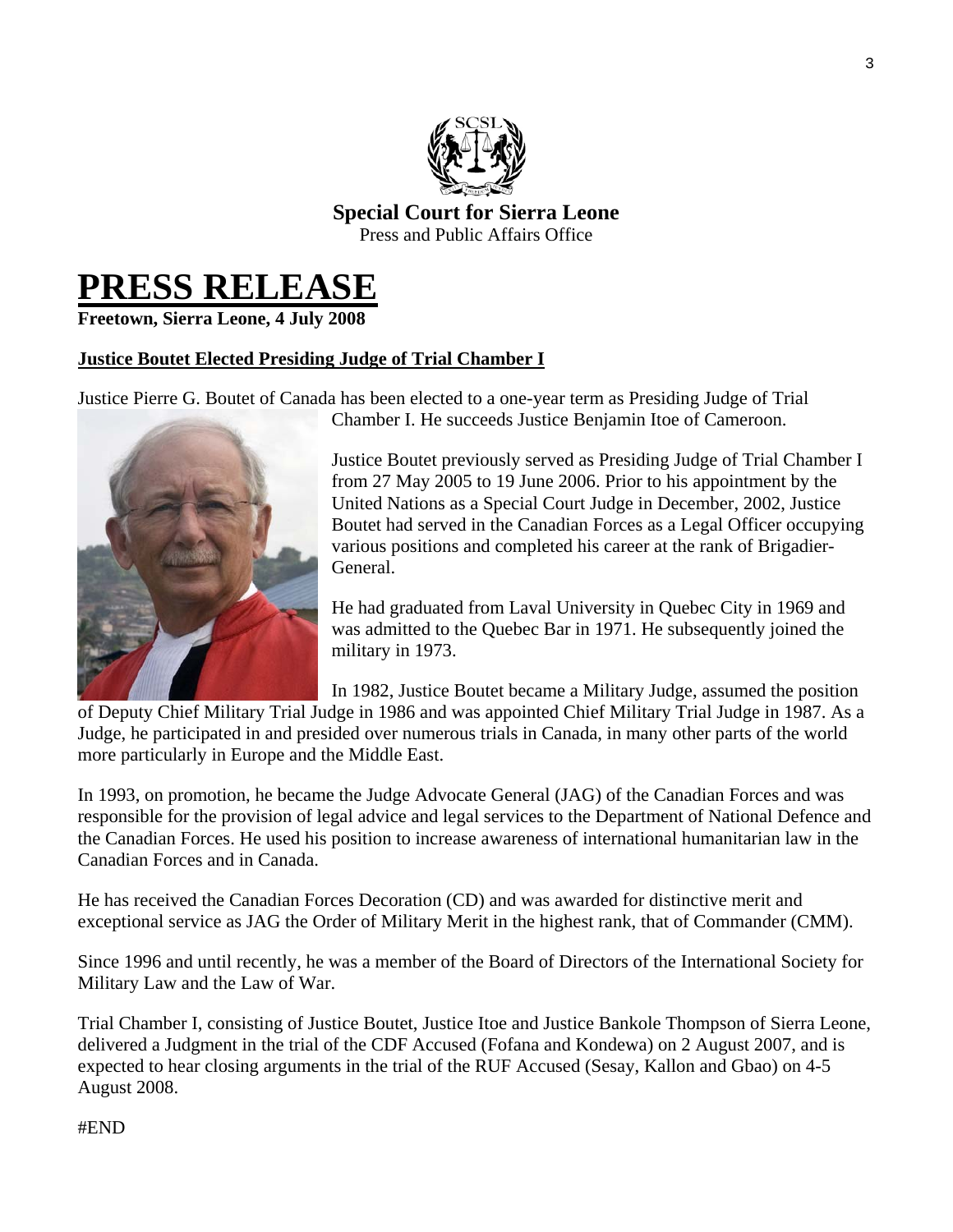## Christian Science Monitor

Monday, 7 July 2008

### **Sierra Leone's 'family talk' heals scars of war**

Inspired by childhood memories of community rituals, human rights activist John Caulker treks across Sierra Leone to reconcile war crime perpetrators and their victims.

By Jina Moore | Correspondent of The Christian Science Monitor

Kailahun District, Sierra Leone - John Caulker might know the rough, red-rock roads of rural Sierra Leone better than he knows the hallways of his own office in Freetown, the seaside capital.

There, streets are crowded equally by people and piles of trash – a sign, in its own unintentional way, of abundance. Kids hawk candies, shammies, pirated DVDs, and cellphone chargers. They tease you, in the heat, with cold Cokes and baggies of drinking water tied tight at the top. An hour in traffic – a rather common way to pass an hour in Freetown – and you can do a day's shopping from your car window.

Here, to the east, in the villages where Mr. Caulker has done human rights work for 10 years, neither goods nor income are disposable. Every kid's belly seems to sag for lack of food. All that can be found for sale are staples – cassava, mangos, rice. Then there are the signs of the brutal, decade-long civil war: Abandoned houses, some clearly shelled, stand apathetically along the road. In one village, a rusting tank, its cannons sometimes used as makeshift laundry lines, sits at a crossroad, inscribed hopefully, "For Sale!"

The farther Caulker goes on his cross-country trips, the farther away Freetown seems – geographically, existentially. In countries recovering from war, capitals have the edge. They're the places where political power is reestablished, aid projects are launched, and donor money flows. It's in the capitals that the "postwar reconstruction" agenda, engineered in good part abroad, begins.

"It's like they have this postconflict checklist: Truth commission, tick. Military assistance, tick. Trials, tick. Next. Go on to the next country," Caulker says. "But the people have answers. They have their cultural values."

Caulker wants to put those values on that checklist. For months, he has been traveling from village to village, reviving fambul tok – family talk in Krio (an English creole). It's a tradition with a long history – before the war; before, even, the white man – and a range of meanings. Villagers sat around nightly bonfires, telling jokes and recounting the day's events. Sometimes, fambul tok resolved disputes, adjudicating everything from petty theft to matrimonial discord. The practice made villagers more than neighbors; it united them as a fambul.

Caulker thinks these old ways may be Sierra Leone's best method for dealing with its newest problem: reconciling rural communities after a war felt most brutally in these villages he says fell through the gaps of the postwar checklist. Here, former soldiers live again alongside the women they raped or whose husbands they killed, or the men whose hands they cut off. They didn't apologize; didn't acknowledge the past. They just, Caulker says, moved back in.

• • •

Reuniting the fambul is more than theory for Caulker. Before the war, he lived with his mother, Annie Rosaline Caulker, in Songo, outside of Freetown. At first, his village was sheltered from the brutality of a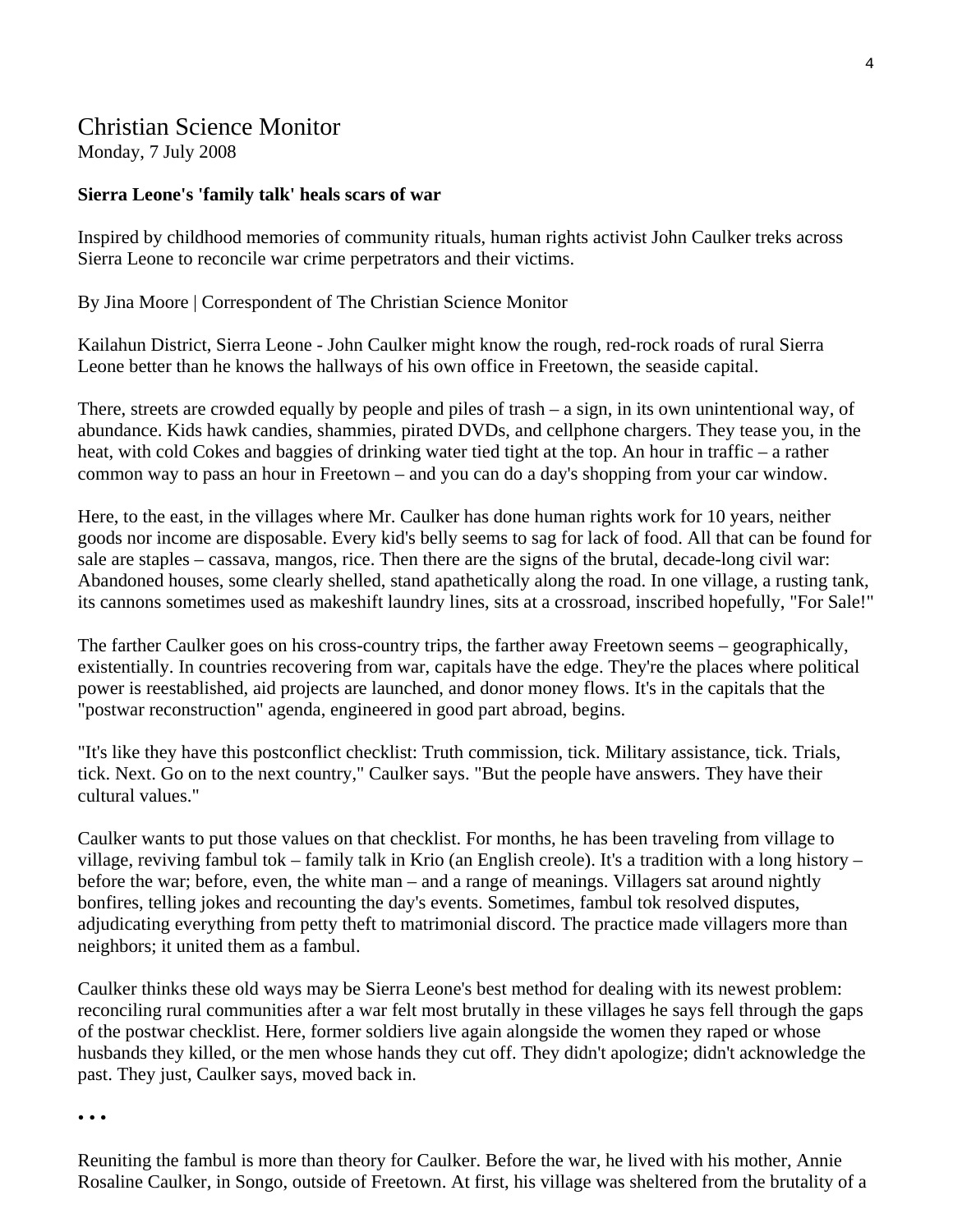war that started, in the east, as somebody else's fight. The Revolutionary United Front (RUF), notorious for looting Liberia's diamond riches and terrorizing its people, brought its battle across the border in 1991, in search of neighboring Sierra Leone's mineral wealth. The instability eventually led to a coup d'état and the splintering of fighting forces, who competed for political power and control of the country's diamond mines. As the war dragged on, the list of military groups – and war atrocities – grew.

In 1995, the rebels reached Songo and forced Caulker's family to flee to his aunts' home in Freetown, which had been sheltered enough, on Africa's western coast, that the atrocities seemed mere rumor.

"Freetonians thought that people who lived in the village who want[ed] to migrate to the city ... fabricated these stories that there are rebels," Caulker says. "They'd say, 'Who are the rebels? You?' ... I remember my mother getting thrown out of her family house at 2 a.m. because her sisters didn't think rebels existed."

Caulker, his mother, and four children she'd taken in lodged in a basement down the street. But the slight – a personal cruelty and a cultural aberration – was too much. "She educated these people; she used her resources to bring them up. My mother was the eldest. And now her younger sisters and brothers did not come to her aid," Caulker says. "I realized she will die in Freetown if she stays."

He took his mother home to Songo, but Caulker himself made the risky journey to Freetown several times a week. He'd decided, in the middle of a war, to start Forum of Conscience, a human rights organization, and the only place to do that was the capital.

In 1997, Caulker became something of a human rights spy. He'd throw on his dirtiest pair of jeans and a long T-shirt and slip between guerrilla groups, pumping proud, often drunk, fighters for details of their war atrocities. Then he'd duck into an abandoned house, test the phone line, and make collect calls to Amnesty International, funneling out details that helped the world sort rumor from truth. The work was dangerous: He lived in RUF-controlled territory and slept in abandoned cars. But he had little trouble getting war criminals to talk.

"The rebels were very boastful," he remembers. "They said things happily.... 'I killed three people,' and another will say, 'Yeah, I killed five.' To them it was like a prize."

Eventually, that violence reached his mother's village, and Caulker brought her back to Freetown. Her death not long after, Caulker attributes to the war – not to the fighting, per se, but to the situation into which it forced his family. When his aunts bought an expensive casket and held an elegant viewing in the very home his mother had been turned out of, Caulker was furious. "But I was a little boy; I don't have any voice by then," he says; he was in his 20s – still too young, in a country with reverence for age, to do more than complain.

His mother's funeral was held the day Nigerian peacekeepers arrived in Freetown to defend the capital from the RUF. But no one in the church where Caulker's mother lay in her coffin knew what was happening when gunshots began.

"Everyone ran away from the church. Everyone," he remembers. "I just sat under the coffin [to] be with her until it died down, and people came in again." He crouched beneath the coffin for close to an hour; when the fighting broke briefly, they buried her. "Others were not buried.... There were corpses at the mortuary, and it was burnt down. It gave me some solace, that she was buried."

When the war ended, Caulker tried to cultivate that sense of solace in his country. He became, with others, a tireless advocate for a truth and reconciliation commission, today a common institution for dealing with the legacies of atrocities like those in Sierra Leone. For 10 years, combatants on all sides of the conflict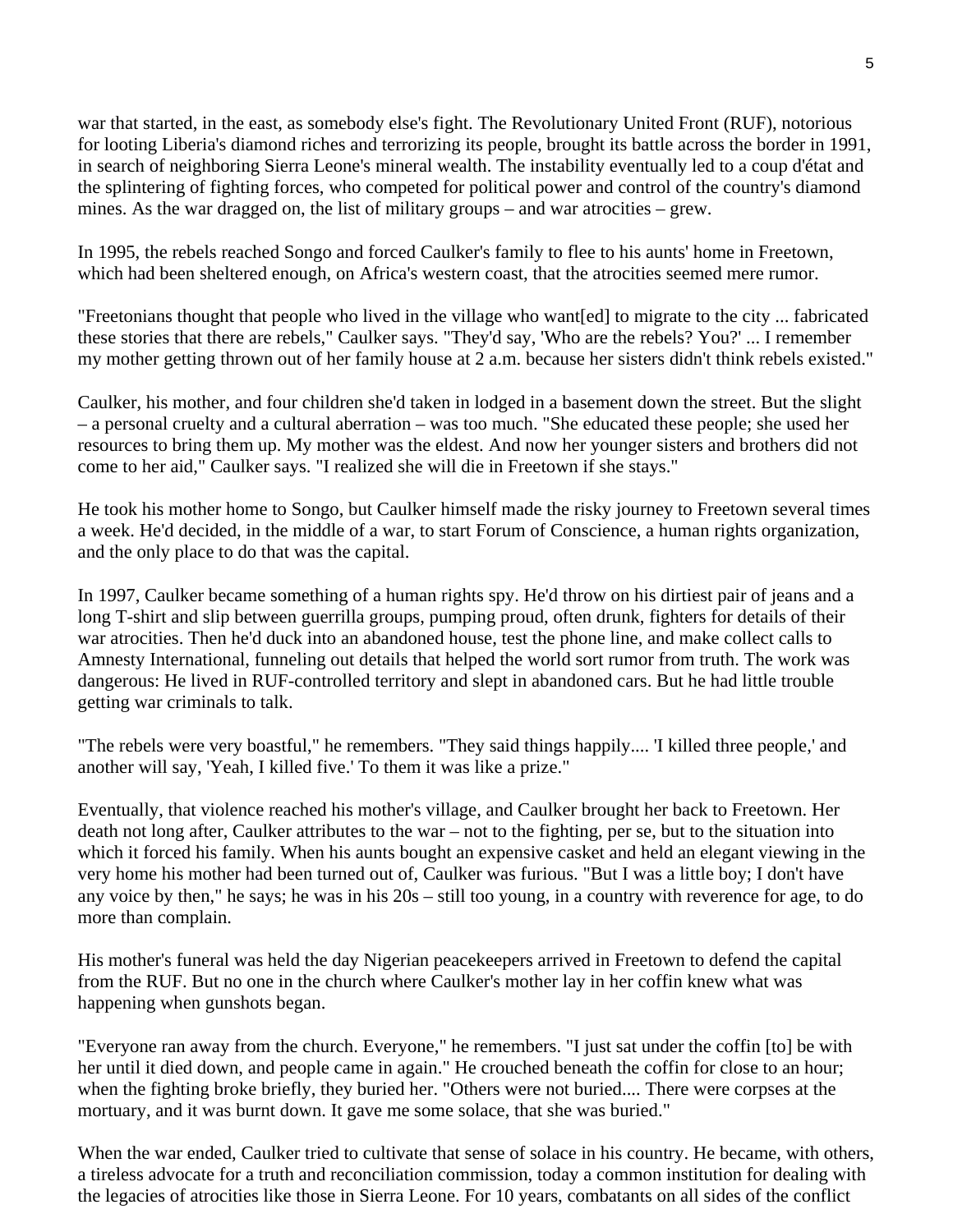had moved from village to village, raping women, burning houses, even chopping off the limbs of civilians. Caulker traveled the provinces encouraging people to share their experiences with the Sierra Leone Truth and Reconciliation Commission (TRC). His views weren't always popular, but he persisted.

"John is not afraid to make himself unpopular with the powerful," says Jon Lunn, a senior research analyst in the British House of Commons who has worked with Caulker since 1998. "One of the characteristics of him really has been to speak truth to power ... to speak independently without fear or favor."

He's famous, in fact, for his advocacy on behalf of the war's amputees. "The war victims, they all know him all over the country," says Jamesina King, chairperson of the Human Rights Commission of Sierra Leone. Caulker has been pressing their case for reparations for nearly 10 years.

Though preaching reconciliation to his countrymen, Caulker still hadn't made peace with his mother's sisters. "I'm talking to people about forgiveness, about reconciliation – and I realized I have something to address within my family," he remembers. "I was so angry; these were people I thought I would never make peace with.... But I just thought, I'm doing it for my mother. The way she brought me up was not to keep things in my heart."

He met his aunts again at his maternal grandmother's funeral in 2002, four years after his mother died. "We need to talk," he told them. He explained what he remembered and how he felt; his aunts argued. He can't remember the conversation precisely, but what matters, he says, is that they have accepted each other and the pain between them. "It will take time for us to really get to where we were before my mother died. It is a process," Caulker says. "You accept, and you continually accept, even when you think it's finished."

This, then, is how Caulker thinks national reconciliation – as a personal, one-on-one encounter he thinks Sierra Leoneans have never had – might finally begin. One gesture of acknowledgment at a time, relationships can be repaired. Unheard stories of suffering, and unvoiced pleas for forgiveness, can be shared. And in the morning, perhaps villagers, too, can leave the memory of a brutal war behind. Perhaps, he thinks, communities can be turned into fambuls again.

So, one village at a time, that's what Caulker set out to do.

• Tomorrow: John Caulker coaxes war crimes perpetrators out of the bonfire's shadows.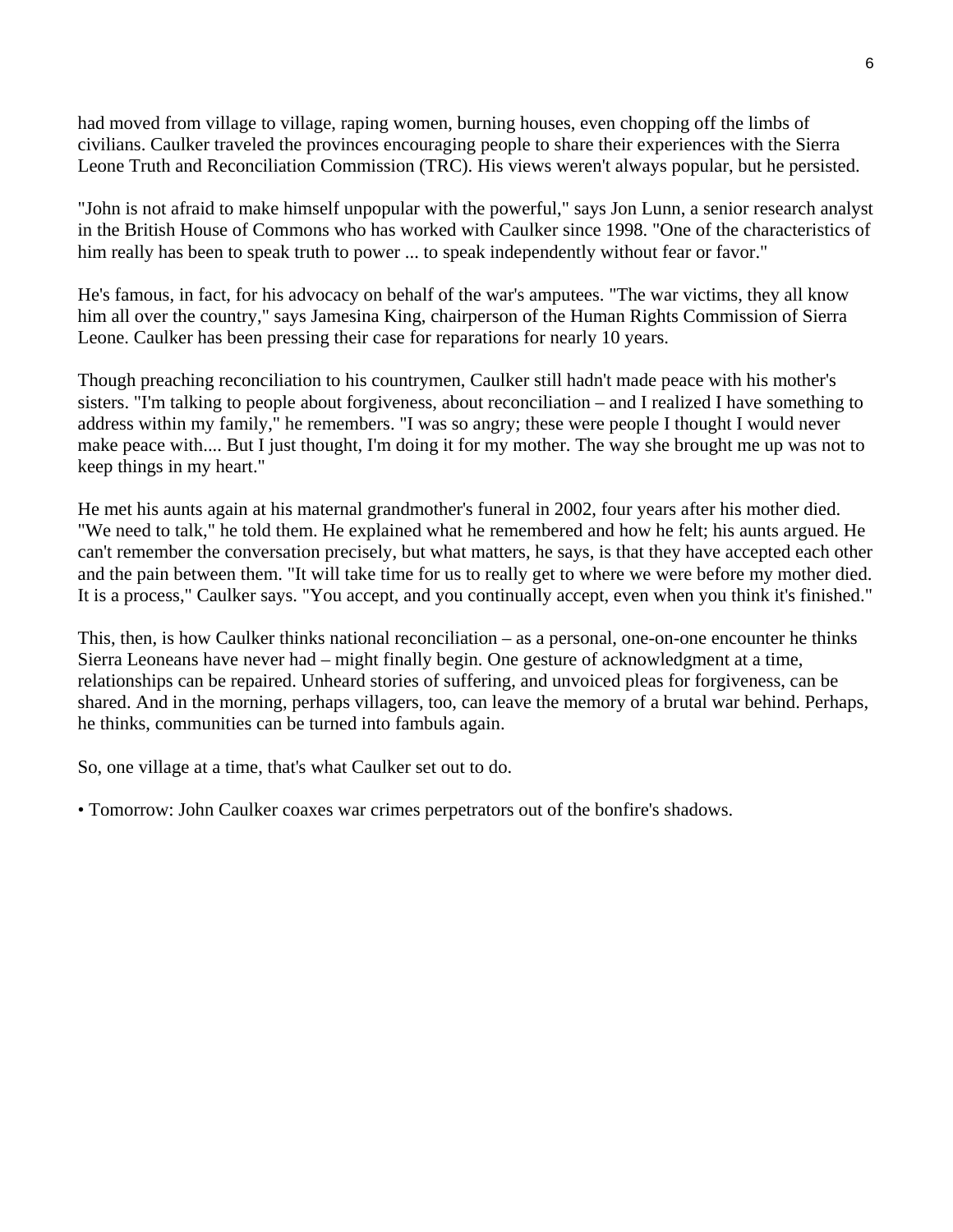## Afriquenligne

Monday, 7 July 2008

### **UNHCR ends Sierra Leonean refugee status 31 December**

Freetown, Sierra Leone - The United Nations Refugee Agency (UNHCR) says it will end refugee status for Sierra Leoneans who fled their country during the decade-long civil war in December this year, because the root causes of the refugee problem have ceased to exist.

According to UNHCR spokesperson Jennifer Pagonis, 'There have been fundamental and durable changes since peace was declared in January 2002."

"The cessation will take effect at the end of this year following consultations with the governments of the main countries of asylum and Sierra Leone," Pagonis said.

Those still in need of international protection will be able to remain in their current host country as refugees, while those who do not qualify for asylum afte r 2008 but do not wish to return home because of strong family, social or economi clinks with the host country, will be expected to legalise their stay there.

According to a statement issued here, "Significant improvements in the rule of law and respect for human rights have also been recorded throughout the country, and two sets of elections – in 2002 and in 2007 – have been determined free and fair by the international community."

During the height of the conflict, as many as two million of the country's six million citizens were displaced, with some 490,000 fleeing to Liberia and Guinea.

Under UNHCR's voluntary repatriation operation from September 2000 to July 2004, more than 179,000 Sierra Leonean refugees returned home while many others returned by their own means.

About 43,000 refugees from Sierra Leone continue to live in exile, mainly in neighboring countries, including the Gambia, Guinea, Liberia and Nigeria.

Sierra Leonean refugees in sub-Saharan African countries who want to repatriate voluntarily before the end of 2008 can benefit from UNHCR assistance.

The UN Mission in Sierra Leone completed its withdrawal from the country in January 2006, handing over to the UN Integrated Office there its responsibilities to consolidate peace, development and respect for human rights.

Individuals most responsible for atrocities committed during the civil war have been indicted and tried – or are in the process of being tried – by the Special Court for Sierra Leone.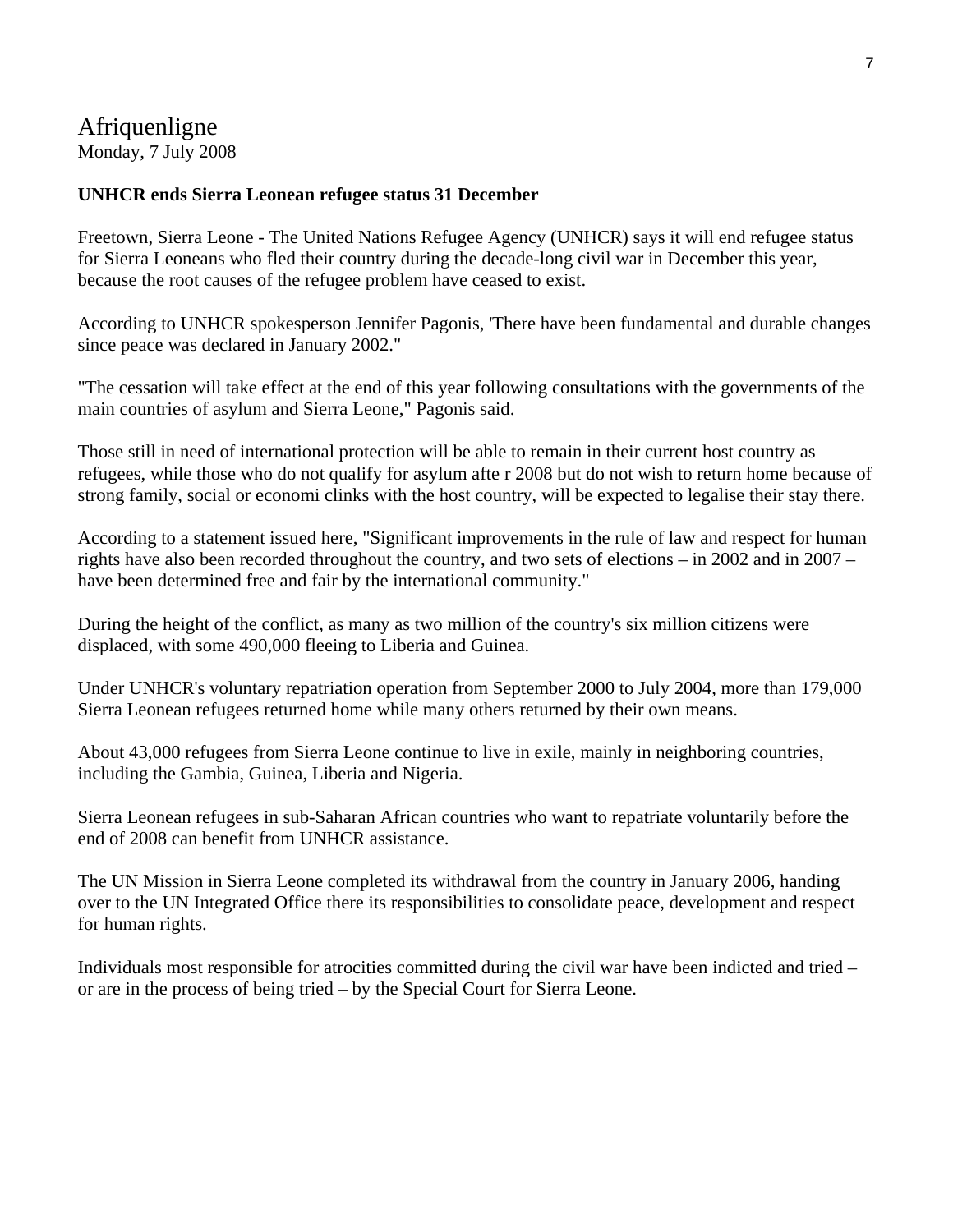

United Nations Mission in Liberia (UNMIL)

## **UNMIL Public Information Office Complete Media Summaries 4 July 2008**

*[The media summaries and press clips do not necessarily represent the views of UNMIL.]* 

#### **Newspaper Summary**

#### **Magisterial Court Denies Senator Kaine's motion for Separate trial**

(The Informer, Public Agenda, The News, Heritage, The Analyst, The Inquirer)

- The Magisterial Court in Kakata, Margibi County on Thursday denied a motion for a separate trial in the murder case involving Senator Roland Kaine and 13 others. The defense team of Senator Kaine headed by Counselor Francis Galawolo filed a motion for the Senator to be tried separately from the rest of the accused. But the court denied the motion on grounds that said motion can only be made when the trial proper resumes at which time it would have been established whether or not the detained senator will go through the trial.
- The court however granted a motion for preliminary examination which The Informer and The Inquirer newspapers said is due to begin this Saturday.
- Senator Kaine and thirteen others are being held for murder following the killing of 14 young men in a land dispute. The land dispute was between Senator Kaine and a Ministry of Commerce official, Charles Bennie.

#### **UNMIL Force Commander Warns Against Rearming of Liberian Police**

(New Democrat)

• The outgoing Force Commander of UNMIL, Lt.-Gen. Isaac Obiakor, has warned against rearming personnel of the Liberia National Police (LNP). Lt.-Gen. Obiakor said Liberia could easily slip back into another round of conflict if the LNP is rearmed. "I will say the LNP do not necessarily need to be rearmed. Yes, except you want to start another war," the outgoing Force Commander told the New Democrat newspaper in an exclusive interview Tuesday. Lt.- Gen. Obiakor's warning contradicts continuing public recommendation for rearming of the Police to fight crime.

#### **Lawmakers Summon Justice Minister over Wave of 'Insecurity'**

(The News, Heritage, The Analyst, The Informer, Public Agenda, The Inquirer)

- The print media reflected security concerns raised by members of the House of Representatives over what they perceived as insecurity in certain parts of the country. The Analyst and The News newspapers among other publications said the lawmakers voted overwhelmingly during a regular session on Thursday to summon Justice Minister Philip Banks to answer inquiries regarding the wave of secret killings in Monrovia and surrounding communities.
- The decision follows a communication from Grand Bassa County Representative Byron Browne, requesting Plenary to summon the minister in order for him to give reasons for the present state of affairs.

**Radio Summary** 

**Star Radio** *(News culled today from website at 9:00 am)*  **Senator Kaine's motion for Separate trial Denied**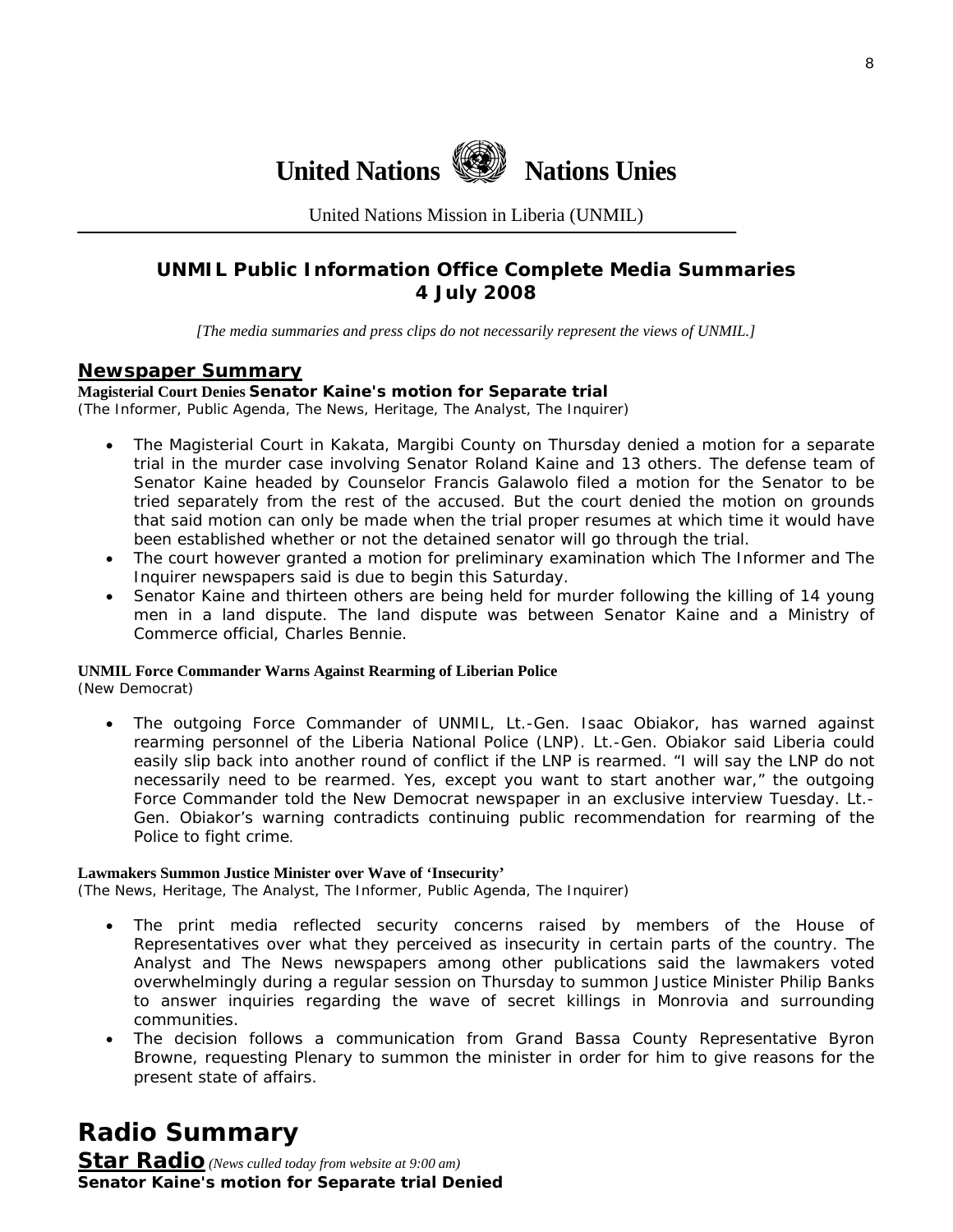- The Magisterial Court in Kakata, Margibi County has denied a motion for a separate trial in the murder case involving Senator Roland Kaine and others.
- The defense team of Senator Kaine headed by Cllr. Francis Galawolo filed for the Senator to be tried separately from the rest of the accused.
- The court said that was not the place for defense team to ask for separate trial.
- According to the court, the appeal for separate trial can only be done at the level of the Circuit Court.

 *(Also reported on Truth F.M. and ELBC)*

#### **Grand Bassa Senator to be Arrested for Beating on his Niece**

- Grand Bassa County Senator Nathaniel Innis has confirmed a Writ of Arrest against him in connection with the beating of his niece.
- Senator Innis said the writ of arrest is to be served on him at any time by the Magisterial Court at the Temple of Justice.
- The Grand Bassa Senator made the disclosure Thursday in a communication to the Senate drawing the body's attention on the writ of arrest.
- Senator Innis in his letter sought an advice from the Senate in the event where he is served the writ of arrest.
- During a discussion of the letter some Senators called on the Grand Bassa lawmaker to brief the body on his action which warranted the writ of arrest.
- Other Senators argued that it was against the Constitution for an arrest warrant to be served on a lawmaker on the charge of simple assault.
- Senator Innis could not explain his action in public, prompting a secret session of the Upper House to discuss the letter.

*(Also reported on ELBC, Truth FM)*

#### **Traditional Leaders Report another Potential Land Dispute**

- Traditional leaders and eminent persons along the Montserrado-Margibi border have reported a potential land crisis in the area.
- The group led by one Elder Morris Gaye alleged their land has been seized by for former Johnsonville Commissioner Joseph Berry.
- Elder Gaye told Star Radio the former commissioner seized their land and used tugs armed with spears and cutlasses to scare them away.
- According to him, the matter was brought to the attention of the Superintendent of Margibi but Mr. Berry has refused to withdraw from the area.
- Other citizens of Montserrado residing in Johnsonville have also complained of similar encroachment on their properties by former Commissioner Berry.
- The citizens called on government to intervene to avoid a repeat of the Tinbor incident where fourteen young men were butchered to death.
- When contacted former Commissioner Berry said the case has already been taken to court and was awaiting its outcome.

#### **"Liberia cannot question Zimbabwe's democracy," says critic**

• [sic] A prominent citizen of Maryland County says Liberia has no moral rectitude to question Zimbabwe's democracy. Mr. Thomas Bedell told Star Radio as far as he is concerned there is no democracy in Liberia. According to Mr. Bedell Liberia cannot boast of democracy when citizens are denied basic rights to life. Mr. Bedell said citizens are no longer secured in their own country as government has failed to protect them. He said as a result of lack of protection bodies are discovered everyday in the streets and the killers are never found. Mr. Bedell also said since he returned from the Unites States, he has not seen any good leadership in the country. He observed that family values are lost and the government does not have the ability to control prices; corruption remains the order of the day amongst several other issues.

#### **Government Announces New Transport Fare – Warns against Violation**

• Government in collaboration with the Transport Union has released a new approved transport fare for Monrovia and its environs.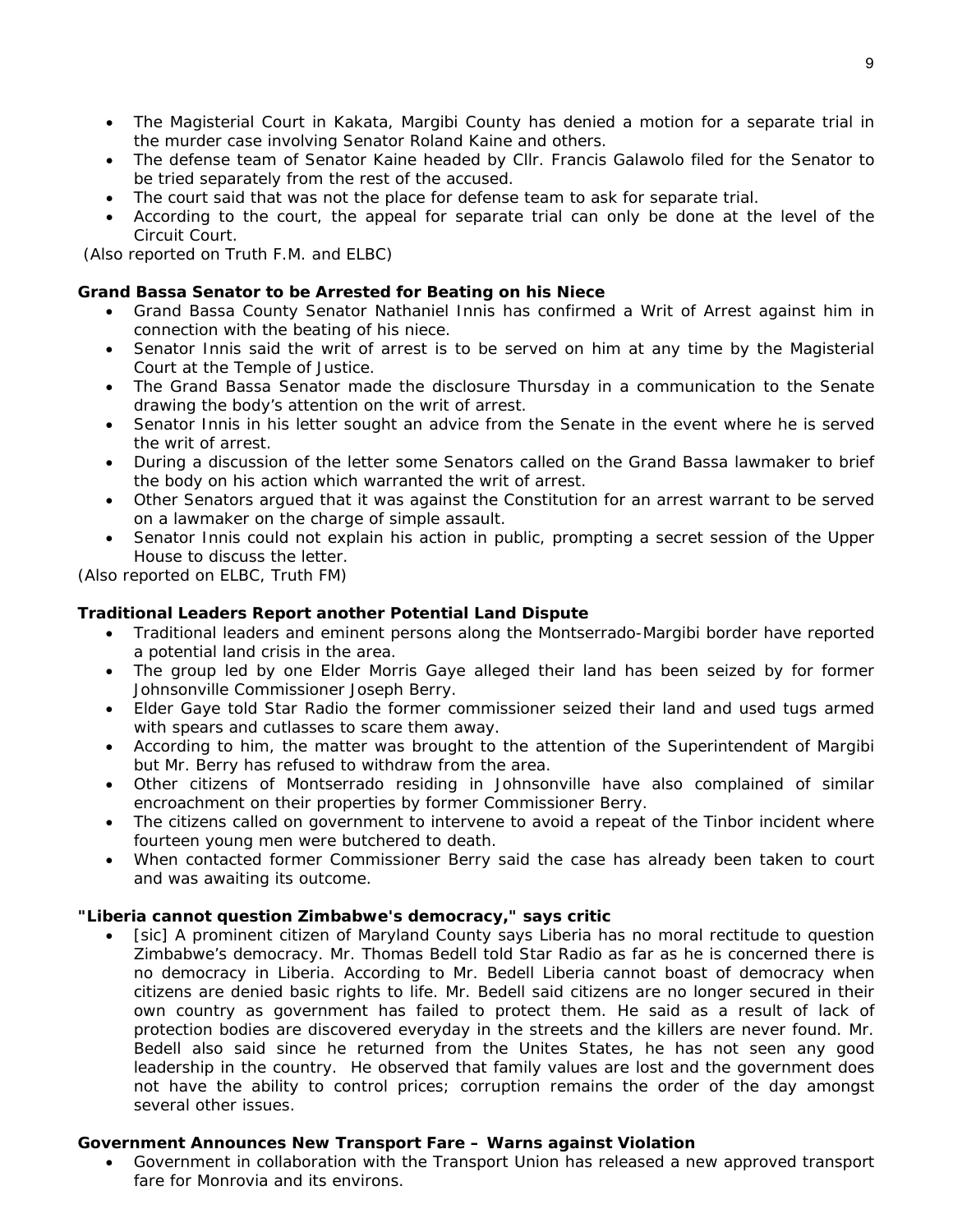- Under the new transport fares, anyone travelling from Central Monrovia to Red Light will pay 45 Liberian dollars and the bus fare is 30 Liberian dollars.
- From Duala to Central Monrovia will cost 30 dollars in taxi and bus will be 15 dollars while from Barnesville junction to Broad Street will cost 35 dollars in taxi and 25 dollars in a bus.
- Commerce Minister Frances Johnson Morris said the new transport fares take immediate effect.
- Speaking at a joint news conference, Minister Johnson-Morris clarified that the current fares being charged by commercial drivers are illegal.
- The joint news conference was hosted by the Ministries of Commerce and Transport.
- The Commerce Minister said the new fares structure reflects a twelve percent increase in the current price of petroleum products on the market.
- Transport Minister Jackson Doe warned of penalties for commercial drivers who will violate the new fares structure. Minister Doe said government took into consideration the necessary economic variables before announcing the new fares.

*(Also reported on Truth F.M. and ELBC)*

#### **House summons Attorney General and NIC Boss**

- The House of Representatives has summoned Justice Minister Philip Banks and National Investment Commission Chairman Richard Tolbert.
- Cllr. Banks is to appear before the plenary of the House on Tuesday in connection with the level of insecurity in Liberia.
- Grand Bassa Representative Baron Browne requested the appearance of Cllr. Banks to comment on what is responsible for the situation.
- For his part, Dr. Tolbert is to appear on Thursday to answer questions on the alleged violation of the Investment Incentives Law of Liberia.
- Representative James Binney of Maryland County complained to the House that Dr. Tolbert signed several investment agreements worth more than ten million U.S dollars. He said the investment agreements allegedly signed by Dr. Tolbert have not been ratified by the Legislature in accordance with the Investment Incentives Law. According to Representative Binney, the action by Dr. Tolbert has caused Liberia to loss millions of U. S dollars.

\*\*\*\*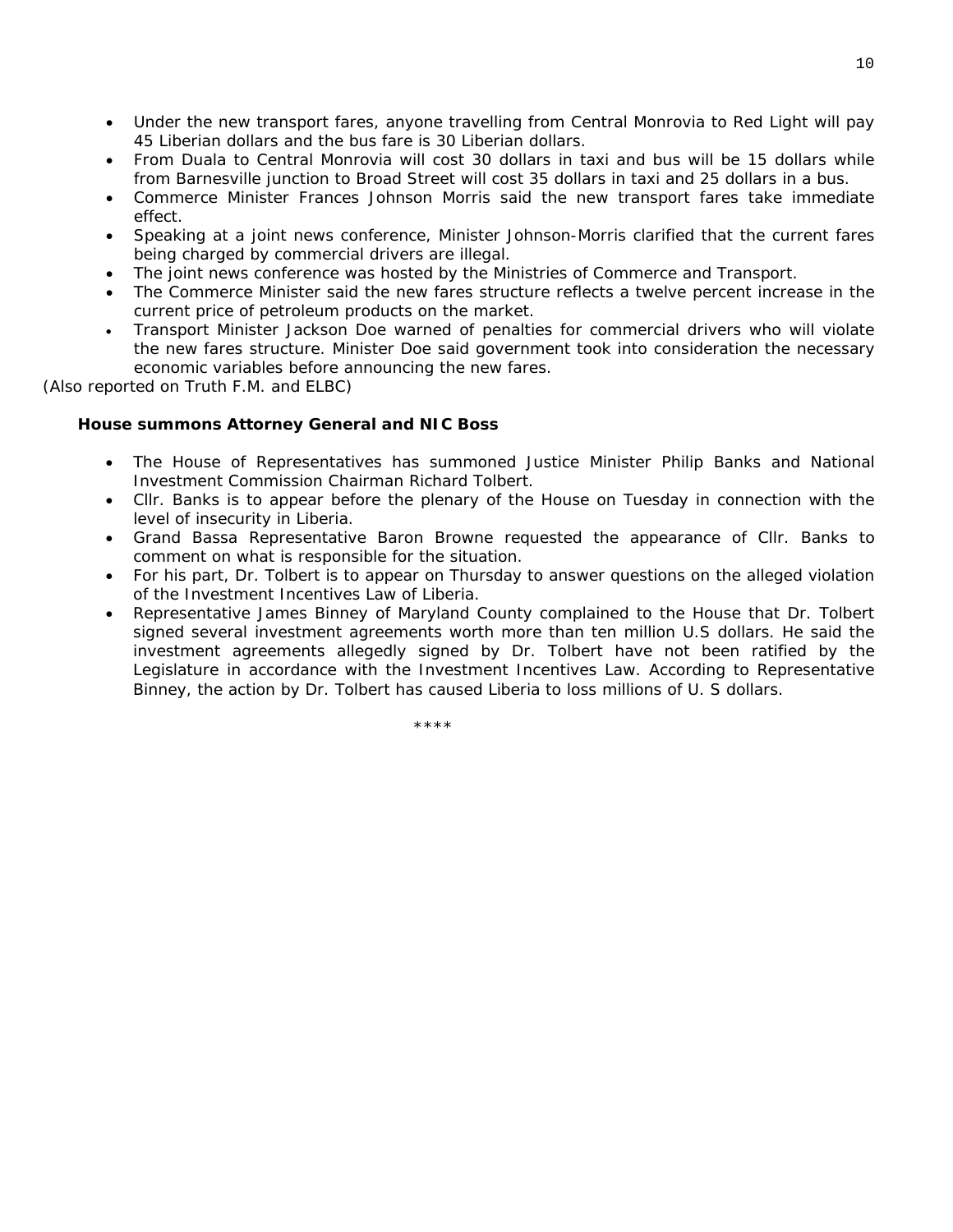## Star Radio (Liberia) Friday, 4 July 2008

### **Prince Johnson prepares to face Truth Commission**

Written by Julius Kanubah Friday, 04 July 2008

Nimba County Senator Prince Johnson has finally agreed to appear before Truth and Reconciliation Commission.

Senator Johnson said he is now willing to testify before the Truth Commission in the spirit of peace and reconciliation.

The TRC wrote the Nimba lawmaker to appear before the Commission and explain his knowledge of the Liberian war.

The spokesman of the Senate said Senator Johnson would give testimonies on the root causes that give way to the military and political dimensions of the conflict.

According to Varney Gbessay, Senator Johnson would appear before the TRC next week upon his return from a workshop in Accra, Ghana.

Mr. Gbessay hoped that the appearance of Senator Johnson would encourage other Liberians who played active role in the war to appear before the TRC.

Senator Prince Johnson headed the Independent National Patriotic Front of Liberia that captured and killed former President Samuel Doe.

The former rebel commander turned politician has since apologized to the family and said "circumstances surrounding Doe's death can be expressed in one word and that word is regret."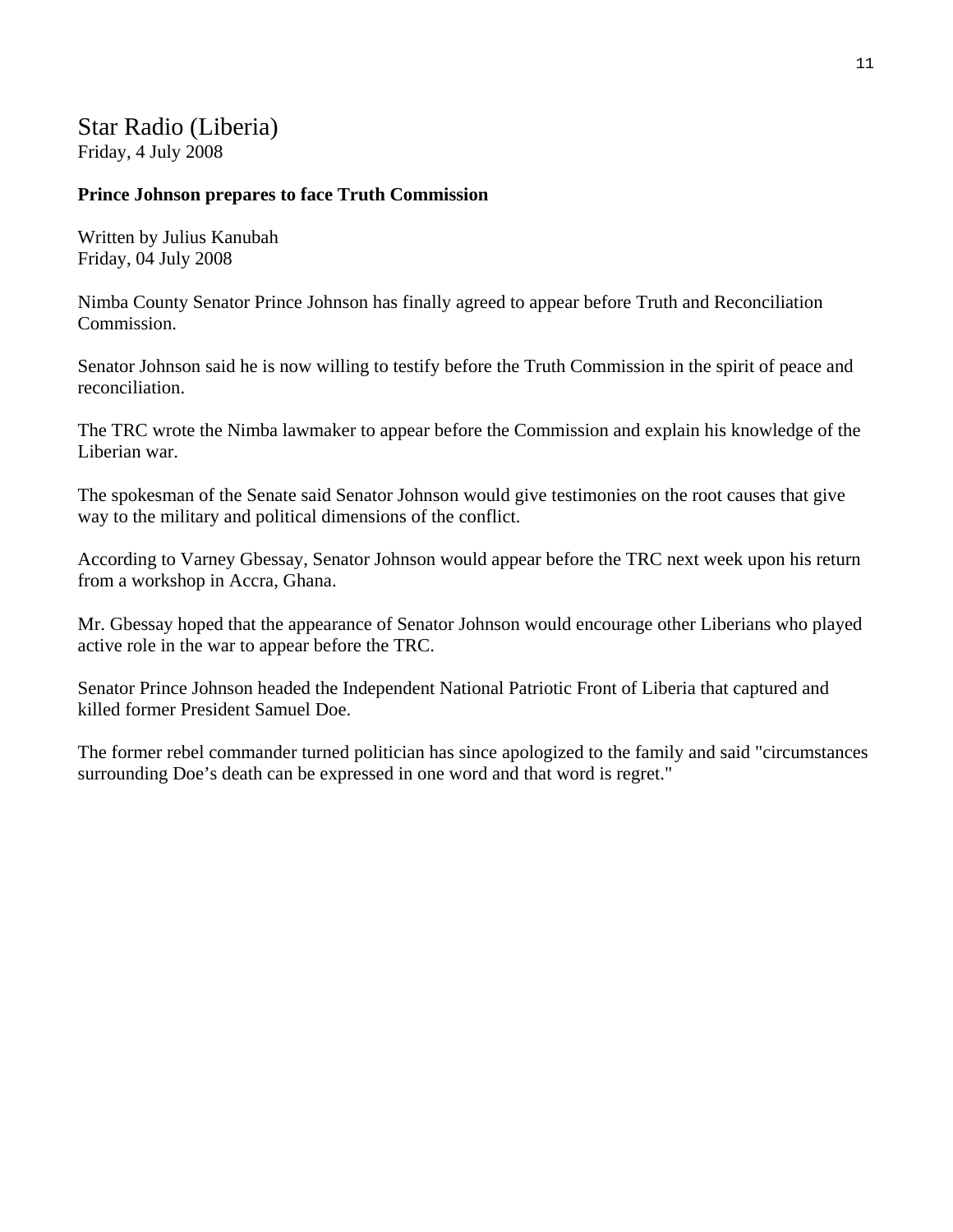## **Former DR Congo rebel appears before warcrimes court**

THE HAGUE (AFP) — Former Congolese rebel leader Jean-Pierre Bemba made his first appearance Friday before the International Criminal Court where he stands accused of war crimes and crimes against humanity.

Bemba entered the courtroom flanked by security guards, waving at his wife and other family members in the packed public gallery.

Wearing a dark suit and striped tie, he took his seat quietly behind his legal team, where he sat with eyes downcast for most of the short proceedings in The Hague.

Asked by judge Fatoumata Dembele Diarra to introduce himself to the court, Bemba stated his name curtly and listed his occupation as "senator". He declined a reading of the charge sheet.

Bemba's lawyer, Aime Kilolo Musamba, objected to alleged violations in the execution of his client's arrest warrant, and Bemba complained about his holding conditions.

"The conditions aren't the best, not what I had hoped for..." he told the court.

The judge set November 4 as an initial date for the start of a hearing for the confirmation of charges.

Bemba is accused of a range of crimes allegedly committed by his men between 2002 and 2003, when his forces fought a coup attempt in the Central African Republic at the behest of then president Ange-Felix Patasse.

He faces five counts of war crimes and three of crimes against humanity, with specific charges including murder, rape and torture.

Bemba was transferred to the detention unit of the court on Thursday from Brussels, where he was arrested on an ICC warrant on May 24.

He is the court's fourth detainee behind fellow DR Congo militiamen Thomas Lubanga, Mathieu Ngudjolo Chui and Germain Katanga.

In Bemba's arrest warrant, combatants of his Movement for the Liberation of Congo (MLC) are alleged to have attacked the civilian population, committing rape and torture on "a systematic or widespread scale".

As commander-in-chief, the prosecution seeks to hold Bemba criminally responsible.

Bemba's lawyer, Musamba, said Thursday his client welcomed the chance to prove his innocence.

"This provides us with the opportunity to go to The Hague and present the elements of defence that we have which will help establish that Mr Bemba has no legal responsibility in this affair," he told AFP.

ICC prosecutor Luis Moreno-Ocampo has welcomed Bemba's extradition to The Hague.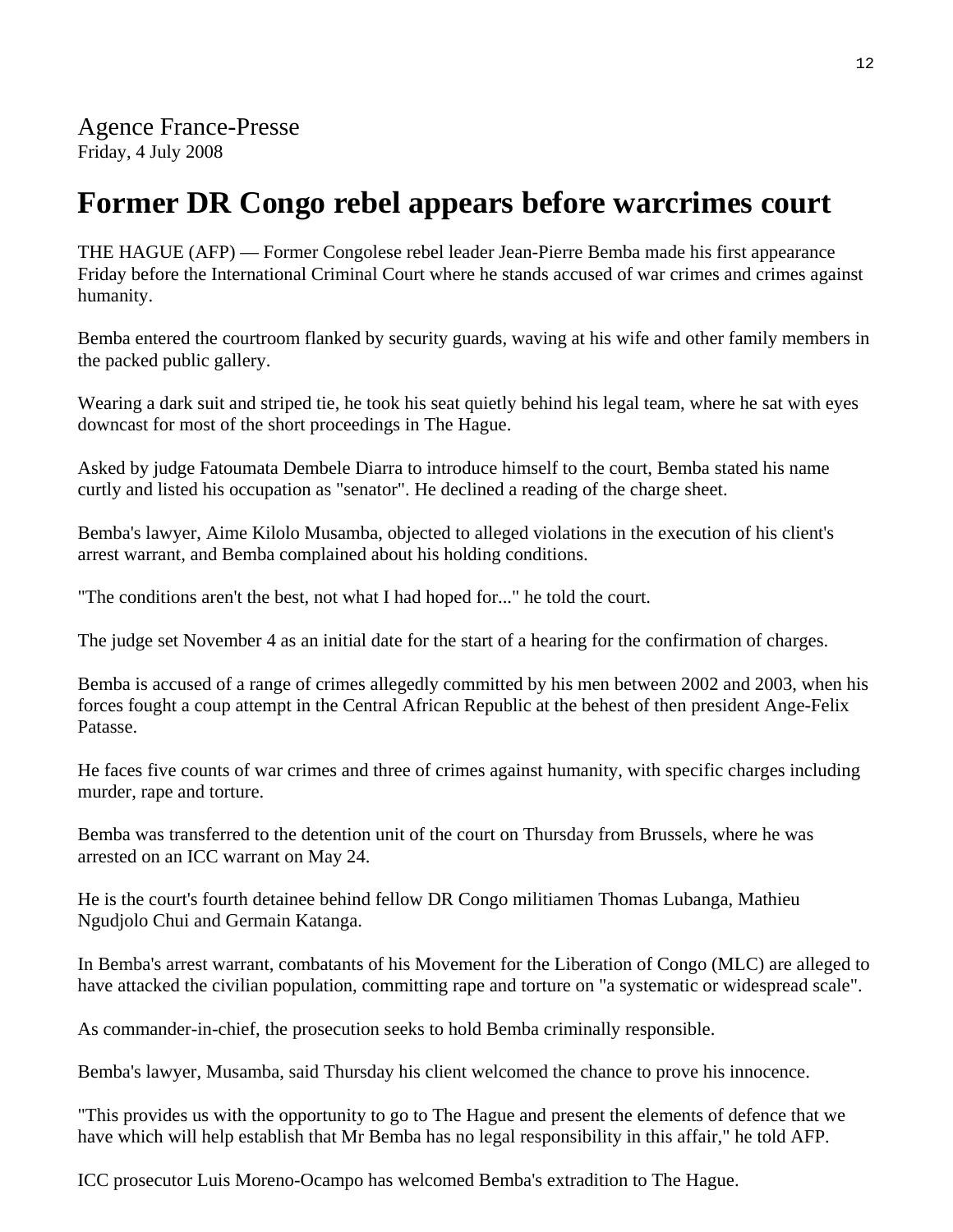"Justice is coming for the victims, for the victims of the Central African Republic, for the victims of massive sexual violence worldwide," he said.

"This is a significant moment for Bemba's victims in Central Africa," said the Human Rights Watch's Geraldine Mattioli, who was present at Friday's proceedings.

"One hopes that the prosecution will expand the accusations to include crimes committed by the MLC in the Democratic Republic of the Congo."

A host of procedural matters will have to be settled before a trial date can be set.

This could take months or even years. Lubanga, the subject of the first case before the ICC, was transferred to the court in March 2006, but his trial has yet to start.

Bemba, 45, heads a vast business empire and had been living in exile in Portugal, where he fled under United Nations protection following a shoot-out with the presidential guard in Congo which killed more than 200 people in March 2007.

That followed defeat to his fierce rival and current DR Congo President Joseph Kabila in 2006 elections.

The ICC was set up six years ago as a permanent world court mandated to try war crimes, crimes against humanity and genocide.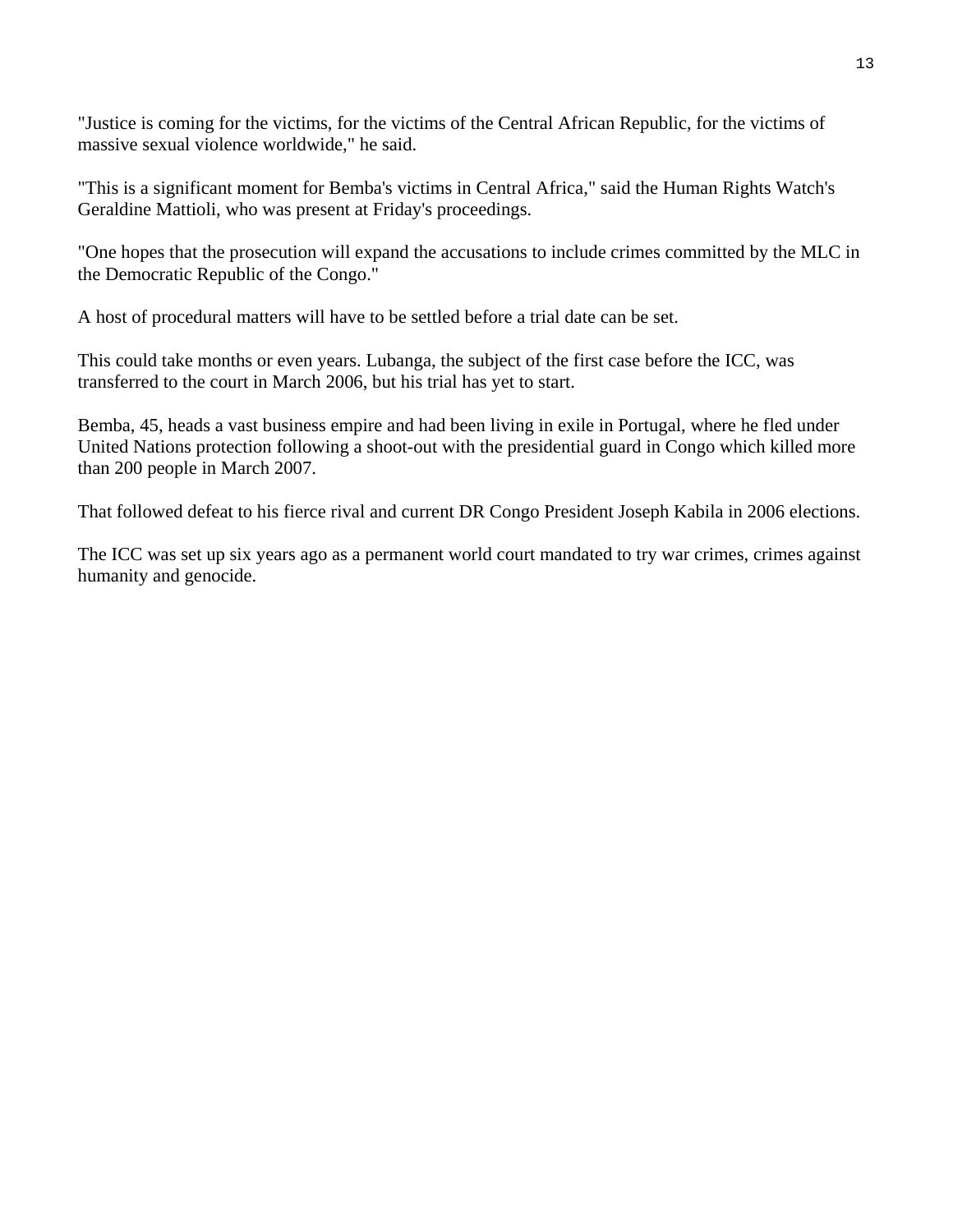## International Herald Tribune Friday, 4 July 2008

Opinion

## WARRANTS FOR WAR CRIMINALS

## **When peace talks undermine justice**

## By Richard Dicker

Diplomats, judges, lawyers, human rights activists and members of nongovernmental organizations are currently marking the 10th anniversary of the completion of the treaty that established the International Criminal Court. The court's creation was an extraordinary step in extending the reach of law to those responsible for the mass slaughter of civilians and the use of rape as a weapon of war.

But what may not get much mention during the celebrations are the difficulties the court has encountered in making arrests. The ICC has no police unit to execute its warrants. It is totally dependent on the assistance of governments - sometimes the very governments that are linked to the crimes charged. And unlike other tribunals, the ICC is mandated to investigate crimes that are committed during ongoing conflicts.

This is a distinction with consequences that may have undercut the ICC's effectiveness. The court's "real time" mandate means that it investigates crimes even as other important diplomatic objectives like peace negotiations or the deployment of peacekeeping forces are underway.

The result: Some in the diplomatic community are suggesting that the quest for justice can prove to be an obstacle to peace. Already, this has diminished the robust diplomatic and political support the ICC needs to succeed. Both the United Nations itself and individual governments have dragged their feet when asked to act forcefully in pressing for arrests.

For example, when members of the UN Security Council traveled to Khartoum in June 2007 for meetings with the Sudanese leadership, the Council failed to include Khartoum's blatant obstruction of the ICC's arrest warrants in its talking points - even though the Council itself had requested that the International Criminal Court investigate the situation in Darfur.

UN officials apparently feared that mentioning the ICC's arrest warrants would deepen the Sudanese leadership's opposition to the much-needed deployment of UN peacekeeping forces in Darfur. Sudanese officials took note of the silence and responded with emboldened resistance not just to the ICC warrants but also to the prompt deployment of peacekeeping forces and the unfettered delivery of humanitarian assistance. (Indeed, Khartoum gave one of the two ICC suspects, the minister for humanitarian affairs, more human rights responsibilities and released the other from custody.)

To its credit, on its mission to Sudan last month, the Council did raise Khartoum's repeated obstruction of justice as one of several pressing items. And on June 9, the Security Council adopted a statement calling on Sudan to cooperate with the international court.

But the tendency to jettison justice has not been limited to interactions between governments. There has been a similar impulse in UN dealings with the Lord's Resistance Army, an insurgent group that has ravaged northern Uganda for 20 years.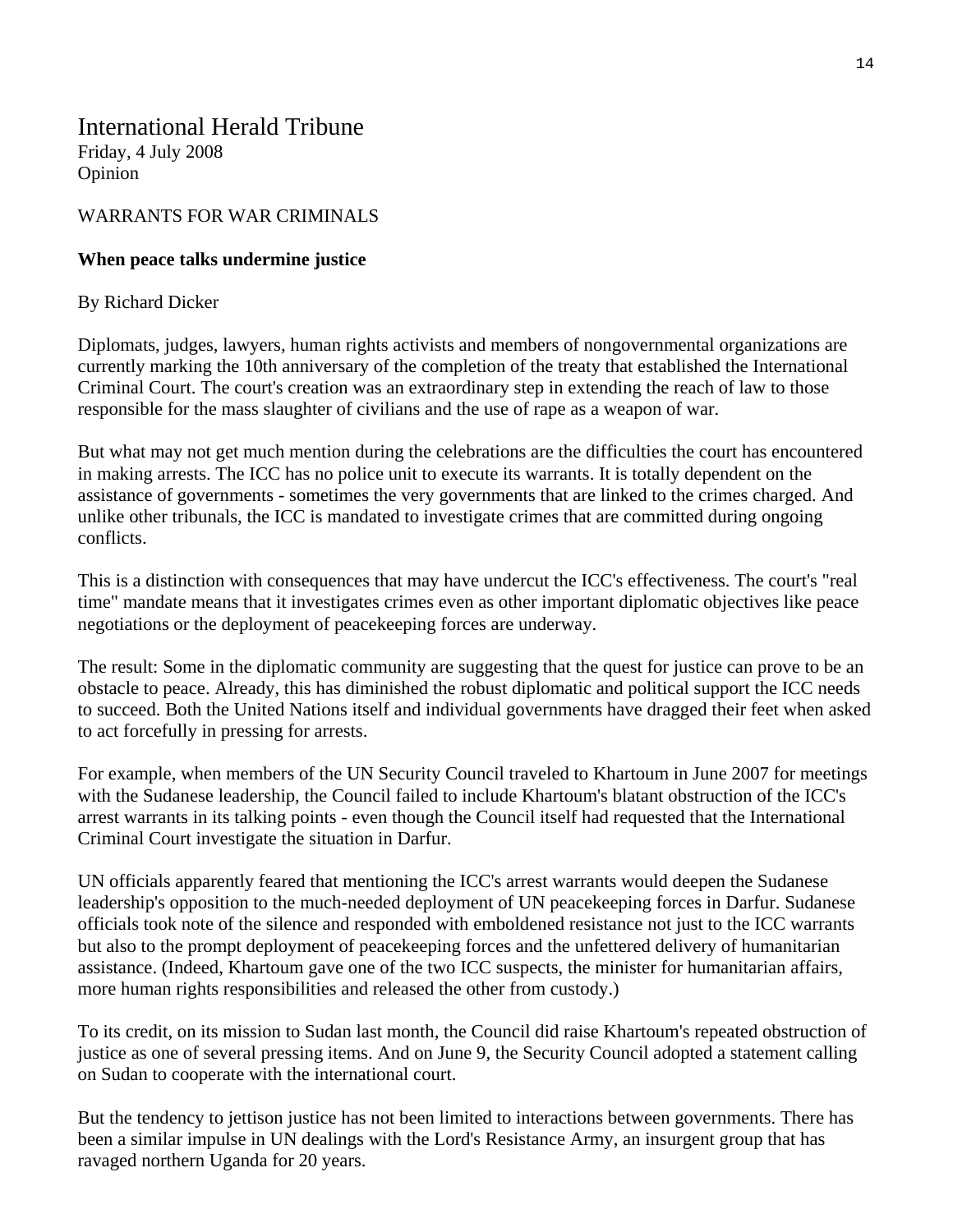Led by Joseph Kony, the rebel group's trademark practice has been kidnapping thousands of children and turning the boys into child soldiers and the girls into sex slaves. Prodded in part by arrest warrants issued by the ICC for him and his senior commanders, Kony agreed to take part in peace talks. But he insisted that lifting the ICC arrest warrants was a condition for obtaining his signature on an accord.

The UN Security Council was reportedly ready to succumb to the Lord's Resistance Army's demands by suspending the ICC warrants if Kony had signed an agreement, but he failed to appear. It turns out that the rebel group used the talks as a screen to beef up its depleted ranks, spreading havoc across three African countries as it abducted more children.

Other courts have faced similar difficulties. For example, a warrant issued by a joint UN-Sierra Leone court for the arrest of Charles Taylor when he was president of Liberia got nowhere because he was involved in peace talks to end the country's civil war.

Incidents like these should bring home an important lesson: Downgrading justice to achieve other objectives does not work well. It undermines the rule of law and slights the victims of injustice. Moreover, a peace based on impunity is unlikely to be durable. The peace-justice nexus must be examined carefully and objectively because the issue will surface again and again.

At events marking the ICC treaty's 10th anniversary, diplomats need to do more than congratulate themselves for having done the right thing 10 years ago. They must align peace negotiations with the commitment to justice articulated when the treaty was first codified in Rome. They must work to manage the short-term tensions that can occur while pursuing peace negotiations without denigrating justice.

*Richard Dicker is director of Human Rights Watch's international justice program.*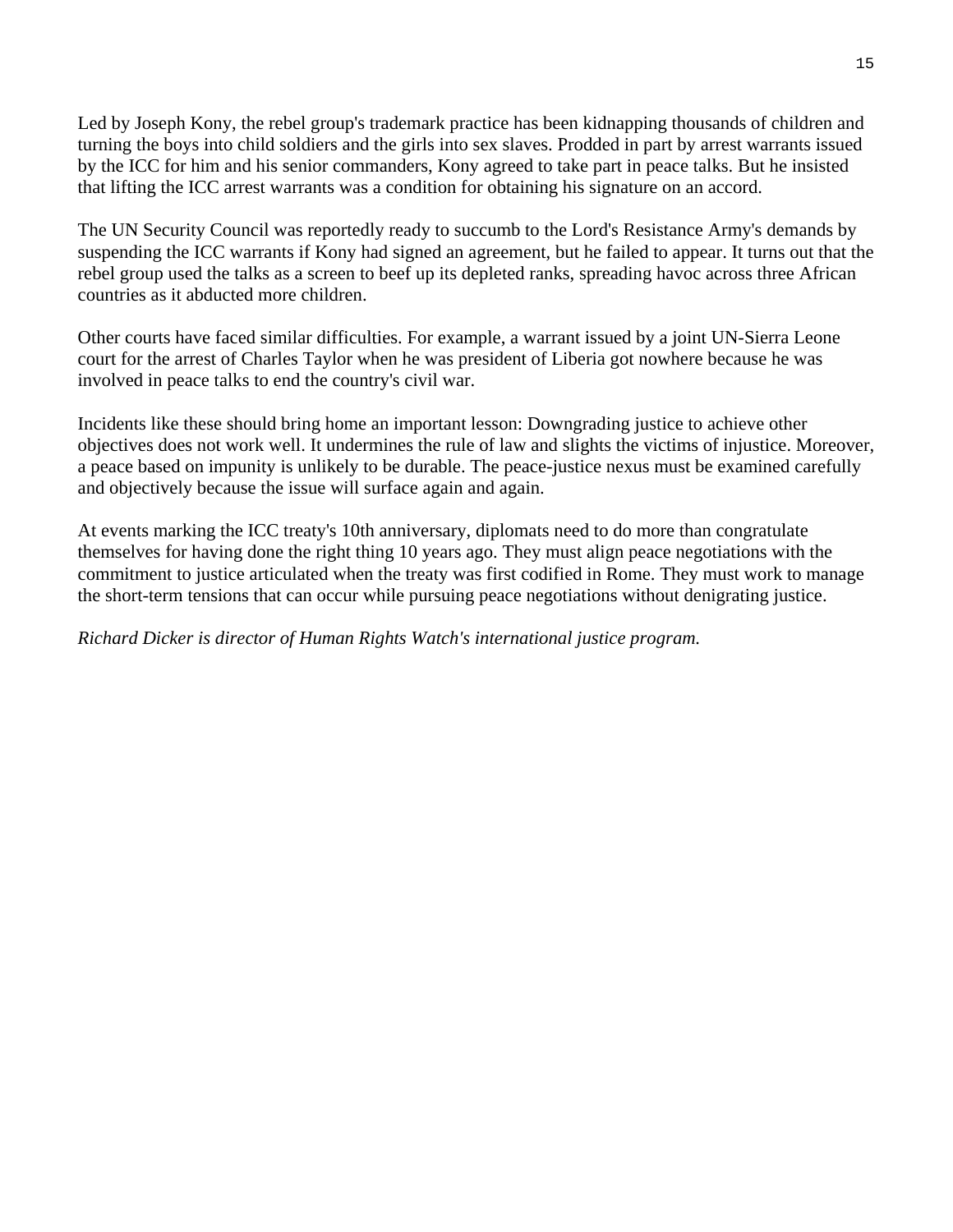## Media for Freedom Sunday, 6 July 2008 http://www.mediaforfreedom.com/ReadArticle.asp?ArticleID=10413

#### **Ten Years of the International Criminal Court: The Slow but Sure Growth of World Law**

#### René Wadlow\*

 For nearly a half a century — almost as long as the United Nations has been in existence — the General Assembly has recognized the need to establish such a court to prosecute and punish persons responsible for crimes such as genocide. Many thought that the horrors of the Second World War — the camps, the cruelty, the exterminations, the Holocaust — could never happen again. And yet they have. In Cambodia, in Bosnia and Herzegovina, in Rwanda. Our time — this decade even— has shown us that man's capacity for evil knows no limits. Genocide is now a word of our time too, a heinous reality that calls for a historic response

#### Koffi Annan, then UN Secretary-General

 July 17 marks the 10th anniversary of the Diplomatic Conference in Rome that established the International Criminal Court — a major step in the creation of world law. Citizens of the world have usually made a distinction between international law as commonly understood and world law. International law has come to mean laws that regulate relations between States, with the International Court of Justice — the World Court in The Hague — as the supreme body of the international law system. The Internatiional Court of Justice is the successor to the Permanent Court of International Justice that was established at the time of the League of Nations following the First World War. When the United Nations was formed in 1945, the World Court was re-established as the principal judicial organ of the UN. It is composed of 15 judges who are elected by the UN General Assembly and the Security Council.

 Only States may be parties in cases before the World Court. An individual cannot bring a case before the Court, nor can a company although many transnational companies are active at the world level. International agencies that are part of the UN system may request advisory opinions from the Court on legal questions arising from their activities but advisory opinions are advisory rather than binding.

 Citizens of the world have tended to use the term "world law" in the sense that Wilfred Jenks, for many years the legal spirit of the International Labour Organization, used the term the common law of mankind: "By the common law of mankind is meant the law of an organized world community, contributed on the basis of States but discharging its community functions increasingly through a complex of international and regional institutions, guaranteeing rights to, and placing obligations upon, the individual citizen, and confronted with a wide range of economic, social and technological problems calling for uniform regulation on an international basis which represents a growing proportion of the subject-matter of the law." It is especially the 'rights and obligations' of the individual person which is the common theme of world citizens.

 The growth of world law has been closely related to the development of humanitarian law and to the violations of humanitarian law. It was Gustave Moynier, one of the founders of the International Committee of the Red Cross (ICRC) and a longtime president of the ICRC who presented in 1872 the first draft convention for the establishment of an international criminal court to punish violations of the first Red Cross standards on the humane treatment of the sick and injured in periods of war, the 1864 Geneva Convention. The Red Cross conventions are basically self-enforcing. "If you treat my prisoners of war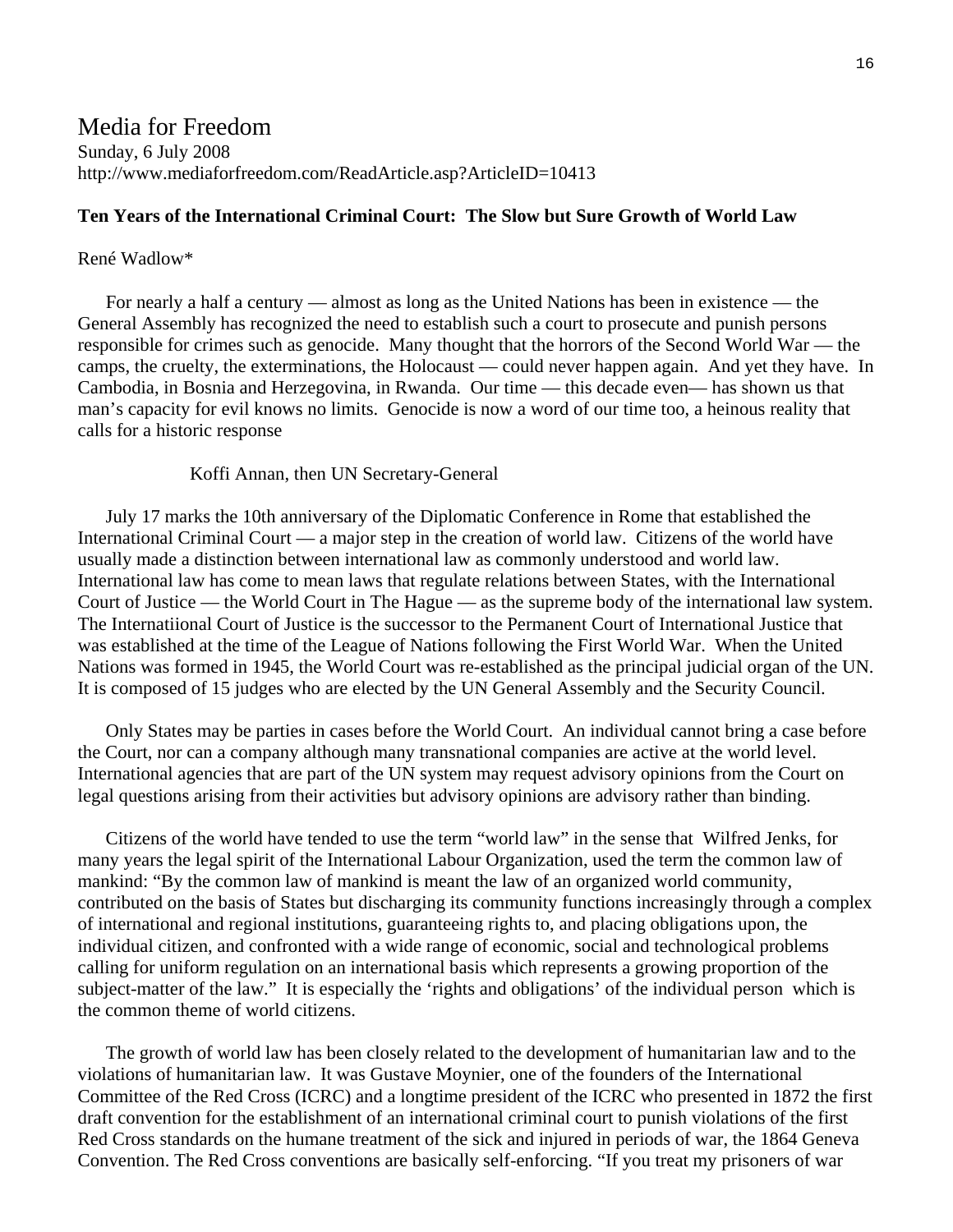well, I will treat yours the same way." Governments were not willing to act on Moynier's proposition, but Red Cross standards were often written into national laws.

 The Red Cross Geneva conventions deal with the way individuals should be treated in time of war. They have been expanded to cover civil wars and prisoners of civil unrest. The second tradition of humanitarian law arises from the Hague Conventions of 1899 and 1907 and deals with the weapons of war and the way war is carried on. Most of the Hague rules, such as the prohibition against bombarding undefended towns or villages, have fallen by the side, but the Hague spirit of banning certain weapons continues in the ban on chemical weapons, land mines and soon, cluster weapons. However, although The Hague meetings made a codification of war crimes, no monitoring mechanisms or court for violations was set up.

 After the First World War, Great Britain, France and Belgium accused the Central Powers, in particular Germany and Turkey of war atrocities such as the deportation of Belgian civilians to Germany for forced labor, executing civilians, the sinking of the Lusitania and the killing of Armenians by the Ottoman forces. The Treaty of Versailles, signed in June 1919 provided in articles 227-229 the legal right for the Allies to establish an international criminal court. The jurisdiction of the court would extend from common soldiers to military and government leaders. Article 227 deals specifically with Kaiser Wilhelm II, underlining the principle that all individuals to the highest level can be held accountable for their wartime actions. However, the USA opposed the creation of an international criminal court both on the basis of State sovereignty and on the basis that the German government had changed and that one must look to the future rather than the past.

 The same issues arose after the Second World War with the creation of two military courts — the International Military Tribunal at Nuremberg and the International Military Tribunal for the Far East. Some have said that these tribunals were imposing 'victors' justice on their defeated enemies, Germany and Japan. There was no international trial for Italians as Italy had changed sides at an opportune time, and there were no prosecutions of Allied soldiers or commanders.

 In the first years of the United Nations, there was a discussion of the creation of an international court. A Special Committee was set up to look into the issue. The Special Committee mad a report in 1950 just as the Korean War had broken out, marking a Cold War that would continue until 1990, basically preventing any modifications in the structure of the UN.

 Thus, during the Cold War, while there were any number of candidates for a war crime tribunal, none was created. For the most part national courts rarely acted even after changes in government. From Stalin to Uganda's Idi Amin to Cambodia's Pol Pot, war criminals have lived out their lives in relative calm..

 It was only at the end of the Cold War that advances were made. Ad hoc international criminal courts have been set up to try war crimes from former Yugoslavia, Rwanda, and Sierra Leone. Just as the Cold War was coming to an end, certain countries became concerned with international drug trafficking. Thus in 1989, Trinidad and Tobago proposed the establishment of an international court to deal with the drug trade. The proposal was passed on by the UN General Assembly to the International Law Commission, the UN's expert body on international law. By 1993, the International Law Commission made a comprehensive report calling for a court able to deal with a wider range of issues than just drugs basically what was called the three 'core crimes' of genocide, crimes against humanity and war crimes.

 By the mid-1990s, a good number of governments started to worry about world trends and the breakdown of the international legal order. The break up of the federations of the USSR and Yugoslavia, the genocide in Rwanda, the breakdown of all government functions in Somalia, the continuing northsouth civil war in Sudan — all pointed to the need for legal restraints on individuals. This was particularly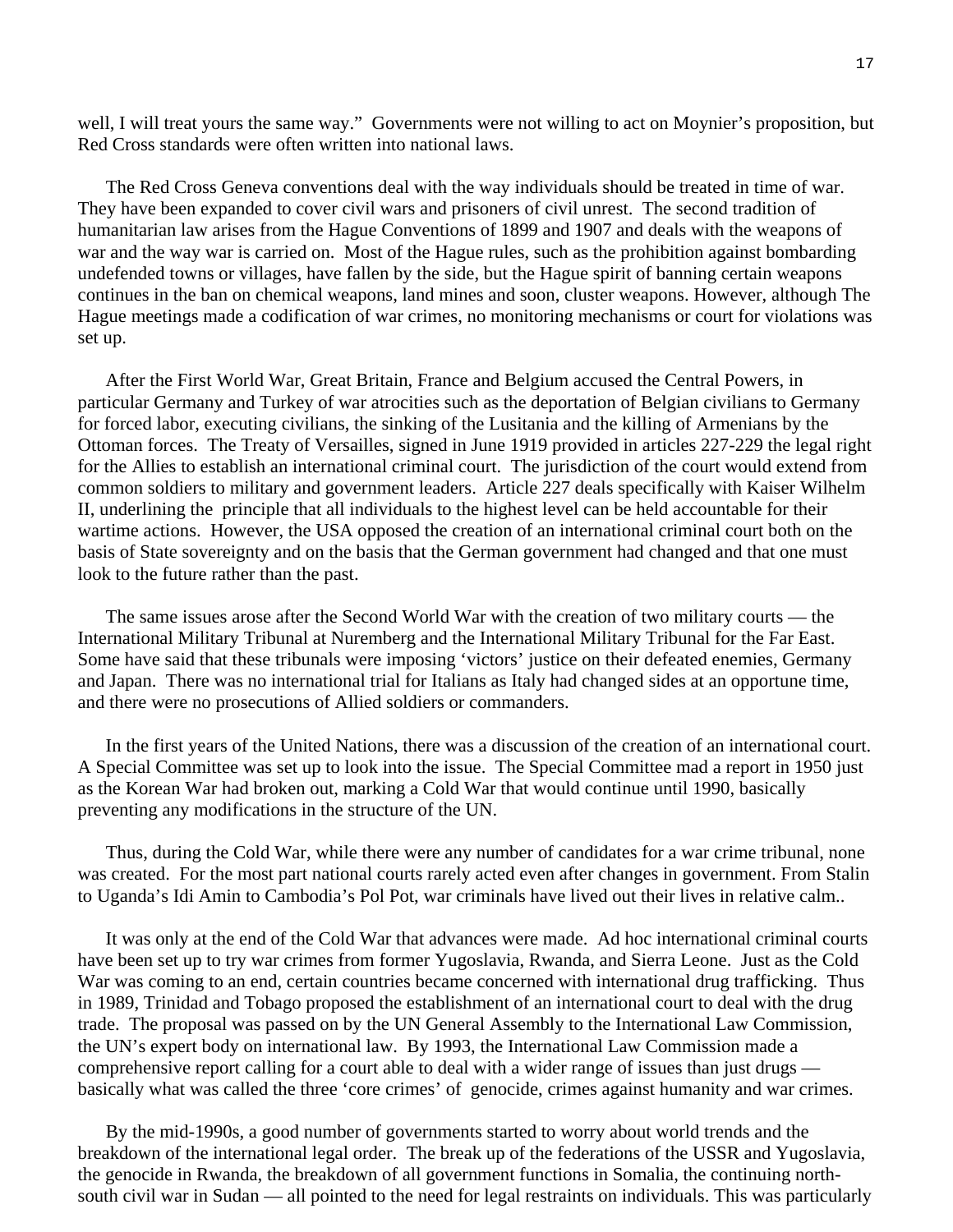true with the rise of non-State insurgencies. International law as law for relations among States was no longer adequate to deal with the large number on non-State actors.

 By the mid-1990s, the door was open to the new concept of world law dealing with individuals, and the drafting of the statues of the International Criminal Court went quickly. There is still much to be done to develop the intellectual basis of world law and to create the institutions to structure it, but the International Criminal Court is an important milestone.

 *\*Rene Wadlow is the Representative to the United Nations, Geneva, Association of World Citizens and the editor of the online journal of world politics and culture*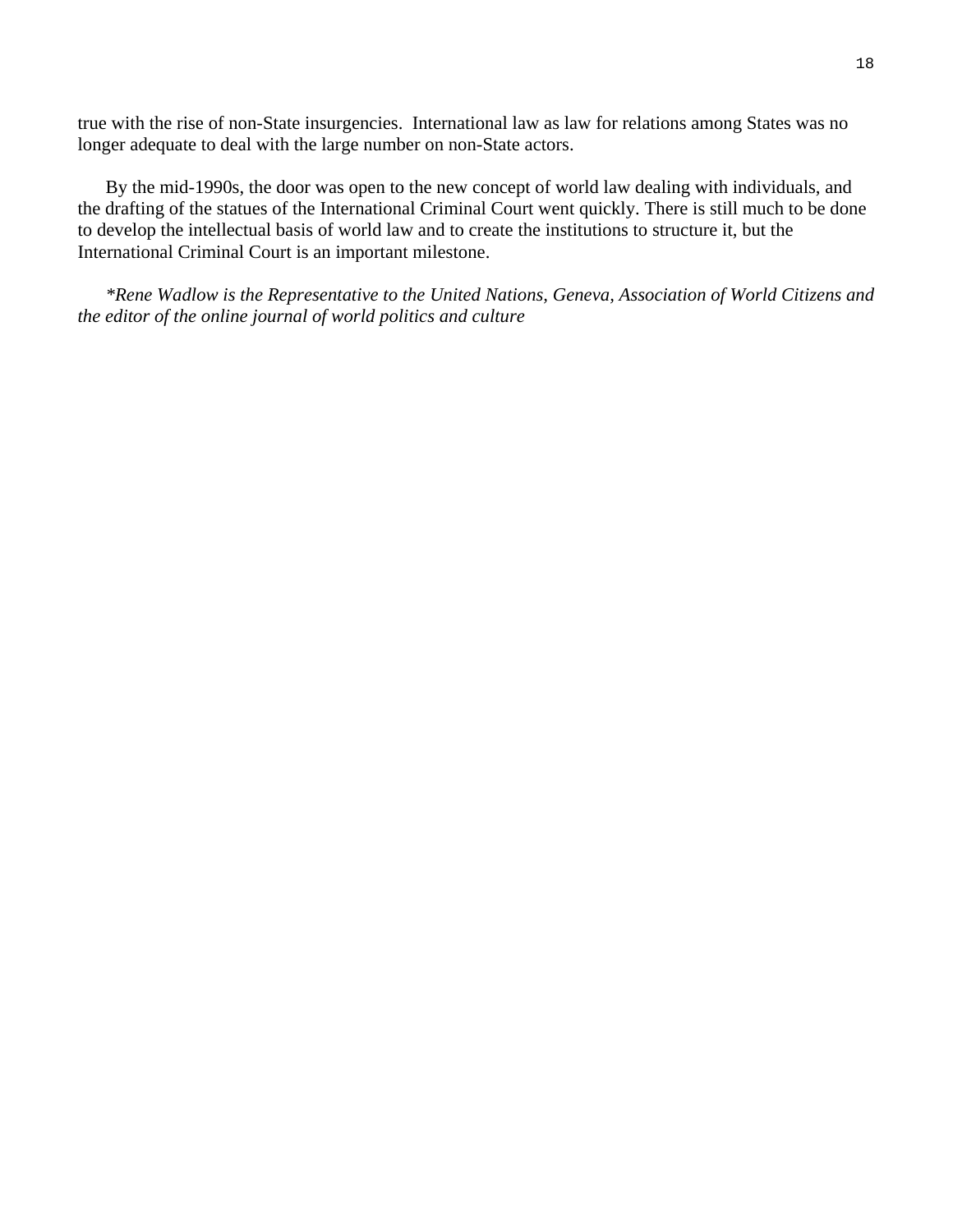BBC Friday, 4 July 2008

## **Congo ex-leader appears in court**

**The former Congolese Vice-President, Jean-Pierre Bemba, has appeared at the International Criminal Court (ICC) in The Hague for the first time.** 

Mr Bemba, who fled the Democratic Republic of Congo last year, was arrested in Belgium in May.

He is accused of atrocities allegedly committed by his forces during a coup attempt six years ago in the Central African Republic.

The former rebel leader has always denied the charges against him.

Jean-Pierre Bemba was sent to The

Hague on Thursday

Correspondents say Mr Bemba appeared at the initial hearing dressed in a dark suit, and waved to his wife in the public gallery as guards led him into the courtroom.

He confirmed that he was born in 1962 and gave his profession as "senator".

He also complained about his conditions.

"The conditions aren't the best, not what I had hoped for," he said.

#### **Coup attempt**

Mr Bemba went into exile after being accused of high treason in his home country for refusing to disarm his militia after his defeat in presidential elections in 2006.

The successful businessman was one of four vice-presidents in a transitional government in the war-torn African nation between 2003 and 2006.

He was leader of a rebel group, the Movement for the Liberation of Congo, which later became a political party.

In 2002, the former president of the Central African Republic, Ange-Felix Patasse, asked Mr Bemba's group to help put down a coup attempt.

While there, Mr Bemba's forces were accused of widespread rights abuses.

The case comes at a time of crisis for the ICC as the case against another Congolese warlord risks collapse, the BBC's World Affairs correspondent Mark Doyle reports.

On Wednesday, the court ordered the release of Thomas Lubanga, a former militia leader, after judges said he would not be given a fair trial.

A prosecution appeal over his release is due to be heard next week.

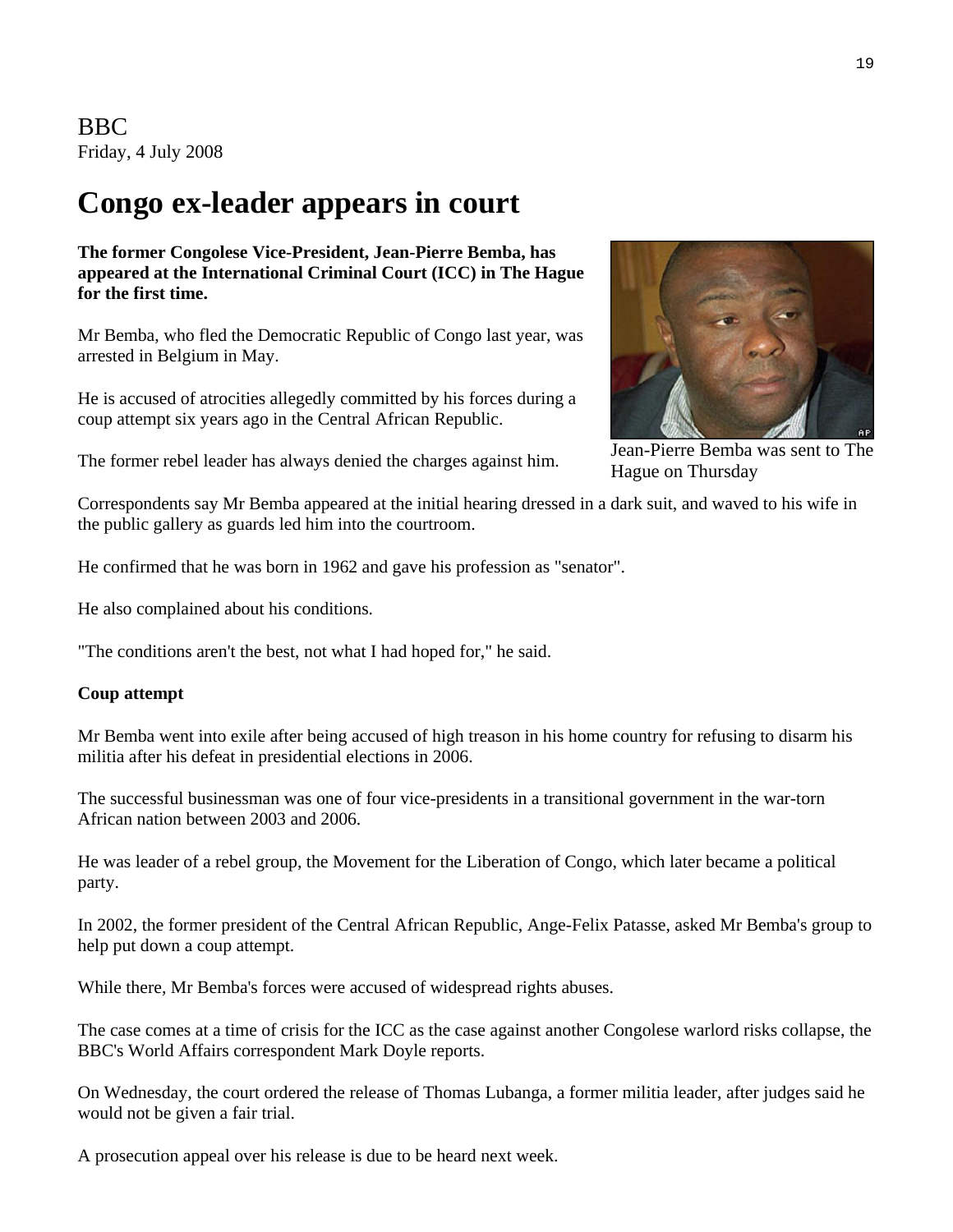# **Rwanda suspects' conjugal rights**

By Jamhuri Mwavyombo BBC News, Arusha

**The UN war crimes tribunal for the Rwandan genocide has granted suspects and prisoners at its detention centre in Tanzania conjugal rights.** 

The International Criminal Tribunal for Rwanda, set up to try the most high-profile cases, says the decision was taken to uphold basic human rights.

The detainees are now free to have sexual relations with their spouses.



Some 800,000 people were killed

But the move is likely to be criticised by Rwanda, which says the in the 1994 genocide tribunal treats suspects like hotel guests.

The ICTR was set up by the United Nations in the Tanzanian town of Arusha, in 1997, to try those accused of involvement in the Rwandan genocide.

An estimated 800,000 Tutsis and moderate Hutus were killed in 1994.

## **Excitement**

The decision on conjugal rights was taken quietly by the ICTR registrar in May, but the change of policy was confirmed on Thursday.

News of the decision was leaked to the BBC's by various sources.

It is reported there has been excitement and increased visits to the UN detention facilities by spouses of the suspects and prisoners.

But only recognised wives, husbands and girlfriends, whose names are registered with the prison office are allowed to come for the visits.

There is only one female suspect at the detention facility.

The move is seen as a big win for the detainees, who have been fighting for these rights for several years.

The detainees had demanded to be accorded similar rights as their counterparts at the International Criminal Tribunal for Yugoslavia in The Hague, who have enjoyed the rights since the inception of the court more than 15 years ago.